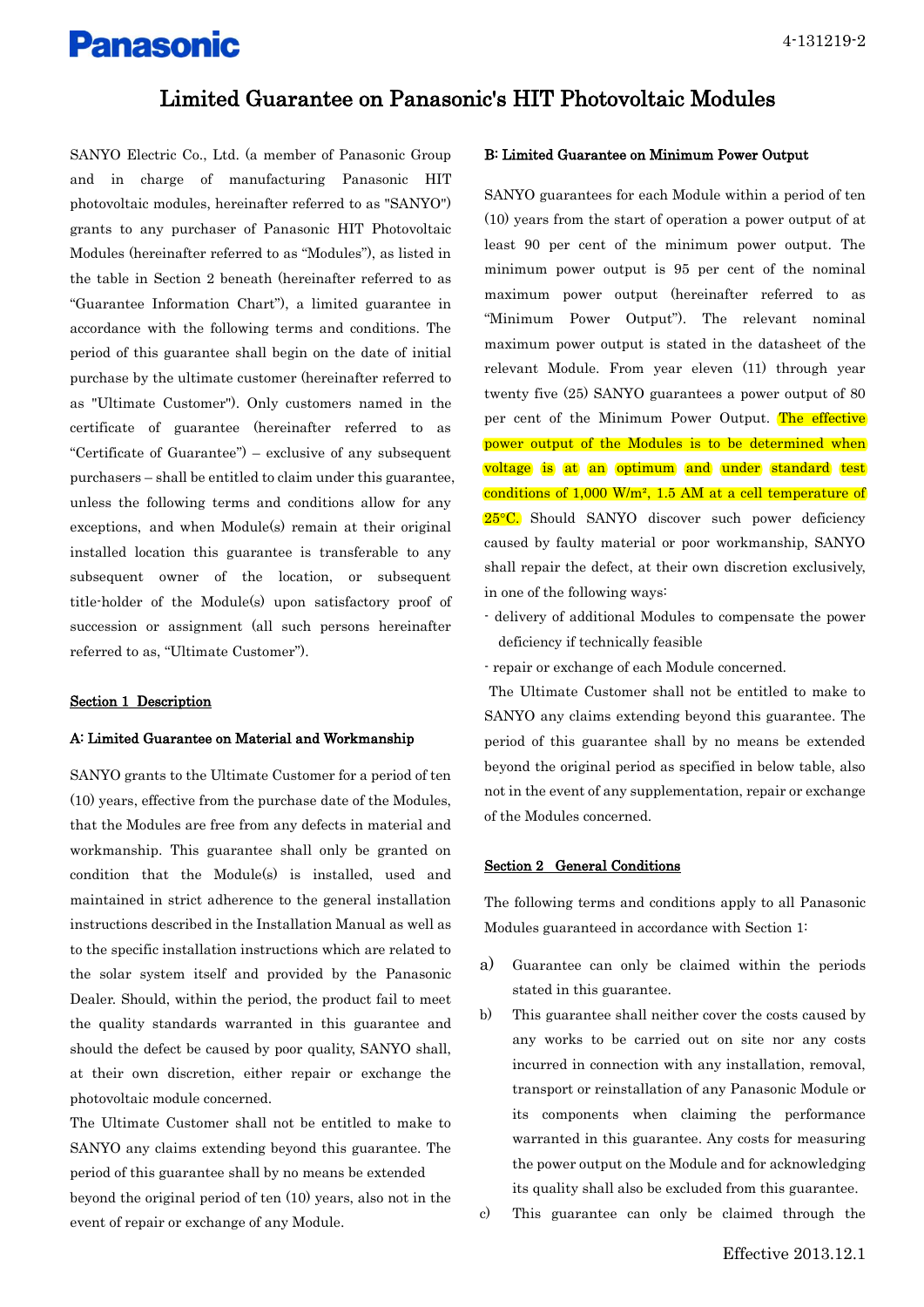# **Panasonic**

Panasonic Dealer who sold the product. Should the Panasonic Dealer concerned no longer be existent, please contact SANYO Component Europe GmbH (eu-solar.panasonic.net). In the event of any litigation or in connection with any statements to be made to the guarantor it is the guarantor that is the only correct contact. Panasonic Dealers do not have any authority to act for and on behalf of the guarantor other than to effect payments to and from Ultimate Customers if so instructed by SANYO; apart from that they are merely the technical assistants in dealing with this guarantee. Panasonic Dealer shall not accept any returned Modules without any prior written consent by SANYO to this effect.

- d) Irrespective of any other limitations specified herein the guarantee offered herein shall only be valid for the initial purchaser named in the Certificate of Guarantee who has bought the Modules for his/her own needs and not for the purpose of resale. After the Module has been installed on a building this guarantee shall be extended, by way of exception, to also include anyone having acquired said building from the Ultimate Customer. In this case the claimant shall furnish adequate proof of succession in title to said Module.
- e) SANYO's total liability under this guarantee during the entire guarantee period is limited to the costs of the Modules. The net purchase price of all Modules bought by the Ultimate Customer (without any further service/material items) plus national VAT, as stated in the invoice addressed to the Ultimate Customer, shall

be deemed as costs of the Modules only.

- f) Any exchanged (i.e. replaced) components or Modules shall pass into the ownership of SANYO.
- g) Any claims under this guarantee shall be asserted by the Ultimate Customer without undue delay but no later than six weeks after knowledge of the event giving rise to the claim,
- h) The Ultimate Customer shall bear the burden of proof for all requirements for claims arsing under or in connection with this guarantee. The Ultimate Customer shall also have to prove that there is no case for any exception/limitation in terms of Section 3 of this guarantee.
- i) The Ultimate Customer shall not be entitled to make to SANYO any claims extending beyond this guarantee. The period of this guarantee shall by no means be extended beyond the original period as specified in the Guarantee Information Chart, also not in the event of any supplementation, repair or exchange of the Modules concerned.

### Section 3 Exceptions and Limitations

- A: The limited guarantees (see Section 1) shall not be granted in the following cases:
- a) Installation, wiring and maintenance works have been carried out in a manner contradictory to the "Allgemeines Installationshandbuch" (General Installation Manual, see https://eu-solar.panasonic.net/en/service/downloads-pa nasonic/) and to the specific installation instructions

| Panasonic HIT               | Materials &                                                    | Guaranteed Minimum Power Output |                                             |                                              |
|-----------------------------|----------------------------------------------------------------|---------------------------------|---------------------------------------------|----------------------------------------------|
| Module Model                | Workmanship                                                    | of HIT Modules                  |                                             |                                              |
| VBHN***SJ25<br>VBHN***SJ25B | 10-Years Limited<br>Guarantee of<br>Materials &<br>Workmanship | upon delivery<br>Pmin*          | $0-10$ years<br>$90\% \text{ of }$<br>Pmin* | $11-25$ years<br>$80\% \text{ of }$<br>Pmin* |

## Guarantee Information Chart

### \*\*\* : Power Output

\*Pmin : Minimum Power Output: 95 % of nominal maximum power output (Pnom). Pnom is the value stated in the datasheet of the respective Module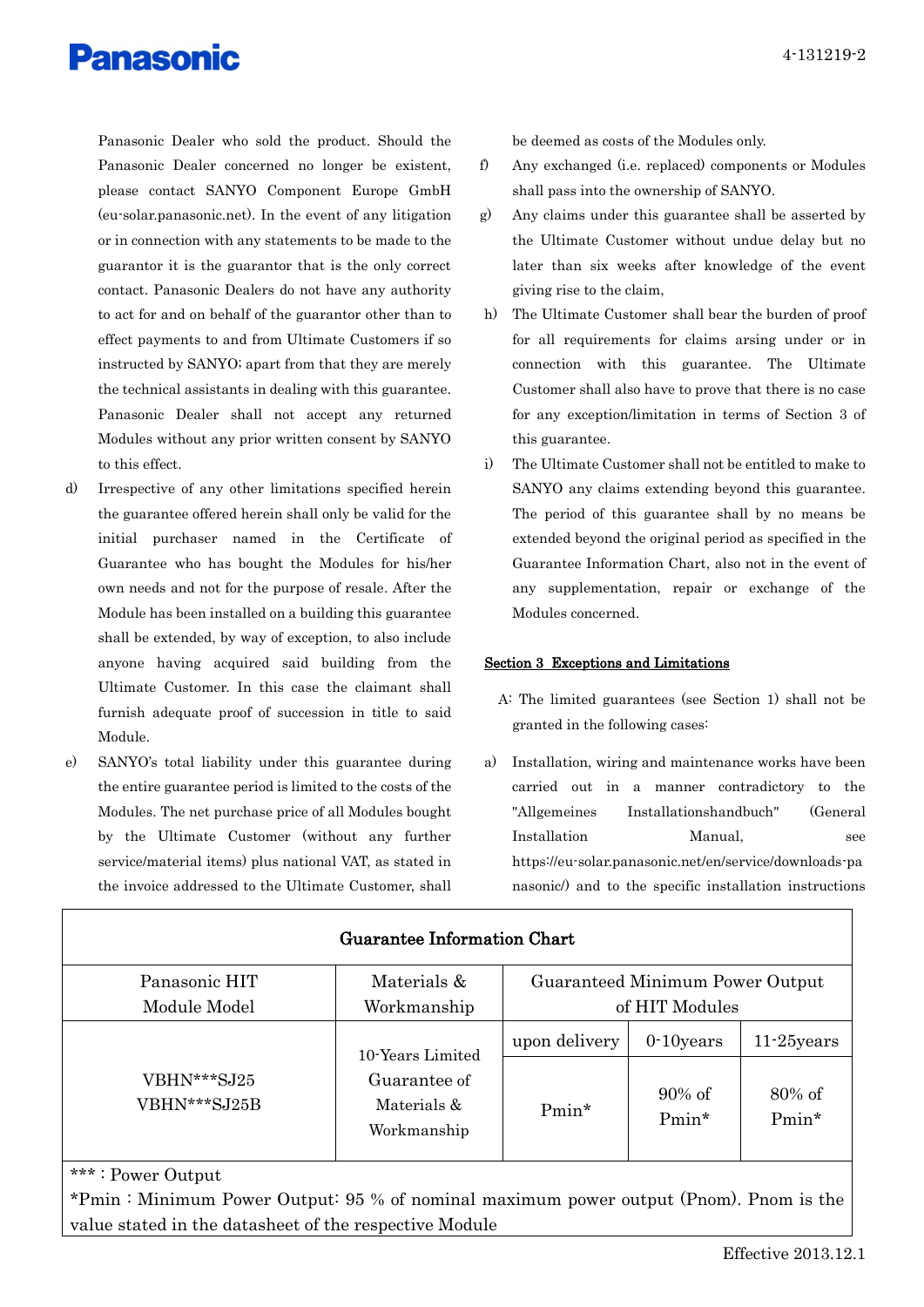# **Panasonic**

provided by the Panasonic Dealer who sold the product; the Module concerned has been used and/or handled in a manner contradictory to the Installation Manual

- b) Module(s) installed in a location that exceeds Operating Conditions as specified in the Installation Manual.
- c) A Module has been damaged by way of abuse or any alterations and/or actions and repairs which were not performed by SANYO.
- d) Pre-installation storage and transport have been faulty and/or not in line with the instructions set out in the Installation Manual.
- e) Modules have been damaged by external stress and strain or stones and/or debris dropping thereon, unless damage has been caused by any defective materials employed in the Modules and/or faulty assembly of the Modules concerned.
- f) Modules have been contaminated and/or damaged by environmental factors, such as soot, saliferous substances or acid rain.
- g) The Ultimate Customer's system, equipment and facilities on site are damaged or incompatible with the Modules.
- h) Damage has been caused by extreme natural phenomena (earthquakes, typhoons and tornados, volcanic eruptions, floodings and storm tides, strokes of lightning, hailstorms and heavy snowfalls, tsunami, etc) and/or fires and any other unforeseen circumstances for which SANYO cannot be held responsible.
- i) Damage has been caused by terrorism, uprisings and such other man-made catastrophes.
- j) Damage has been caused by noise, vibration, rust, scratches in normal operation.
- k) Appearance change has been caused in normal operation.
- l) There is no Certificate of Guarantee at all or it is incomplete, lacking entry of Ultimate Customer's name and/or of date of purchase and/or stamp of Panasonic Dealer. Should, however, the Certificate of Guarantee merely lack the Dealer's stamp, proof of purchase can also be furnished by presenting another document (invoice).
- m) The type label and/or serial number of the Module are missing, or have been changed or are unreadable.
- n) Modules are not installed within the following countries:

Belarus, Bulgaria, Cyprus, Czech Republic, Hungary, Malta, Moldova, Poland, Romania, Russia, Slovakia, Ukraine, Finland, Denmark, Estonia, Iceland, Ireland, Latvia, Lithuania, Norway, Sweden, United Kingdom, Albania, Andorra, Bosnia and Herzegovina, Croatia, Greece, Italy, Macedonia, Montenegro, Portugal, San Marino, Serbia, Slovenia, Spain, Vatican City, Austria, Belgium, France, Germany, Liechtenstein, Luxembourg, Monaco, Netherlands, Switzerland, Turkey, Israel, Uzbekistan, Kingdom of Morocco, Republic of Tunisia.

- o) Modules are not purchased in the countries listed in Section 3 A n) above and identified by a CE label.
	- B: The performance and service warranted herein constitute the only guarantee put on the product. SANYO shall refuse herewith explicitly all other guarantees and warranties, including any guarantee/warranty relating to the marketability of the quality of the product and/or its suitability for a specific purpose. SANYO shall not be liable under any circumstances for any lost profits, for any special, accidental, indirect losses or consequential damage, for whatever reasons.
	- C: This guarantee shall in no way limit any of the Ultimate Customer's claims which are based on a different legal foundation.
	- D: German law shall apply exclusively to any and all claims which may arise from this guarantee to the Ultimate Customer or SANYO.
	- E: The English version of the guarantee shall prevail. All other language versions are solely translations hereof.